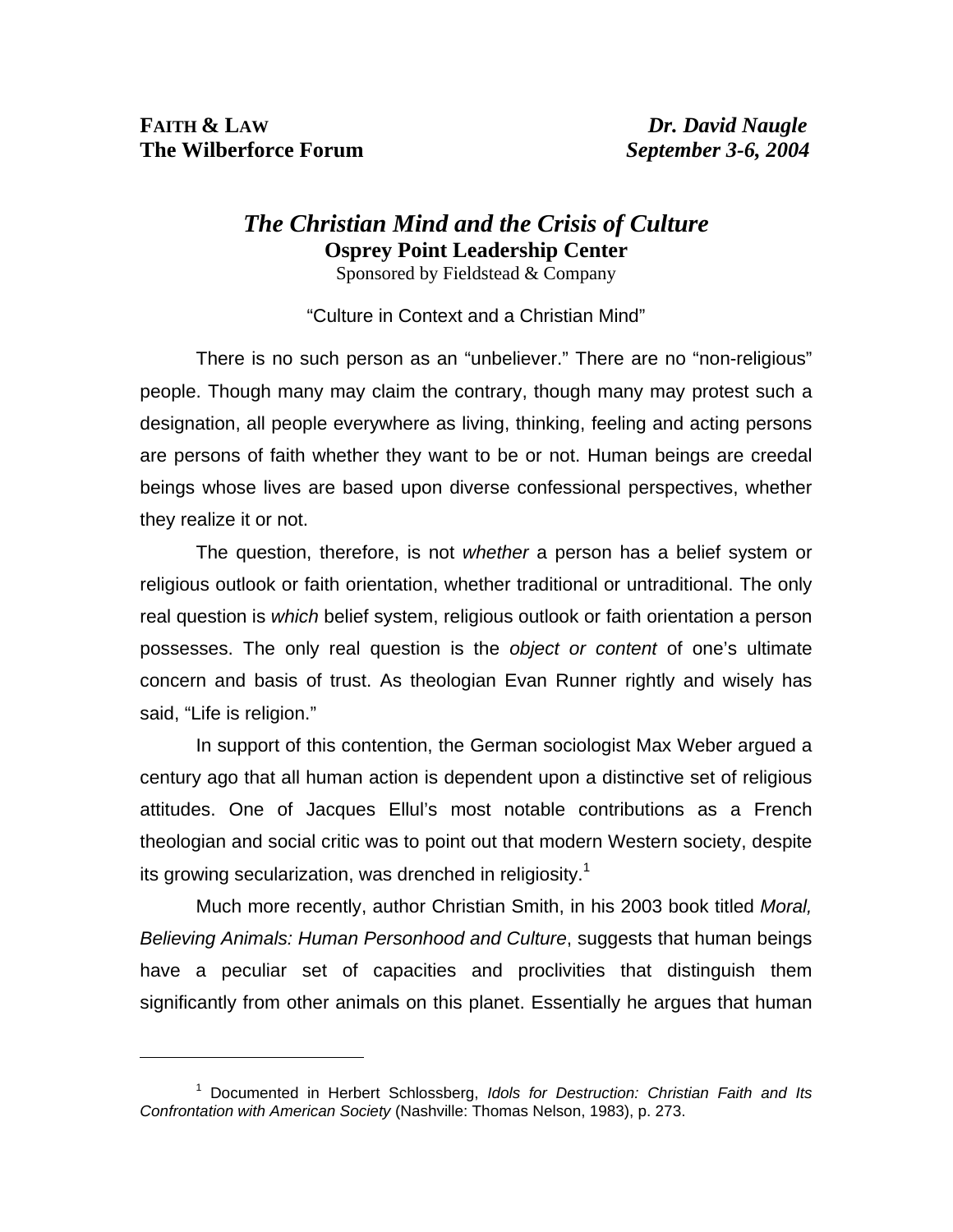beings are creatures with an inescapable intellectual, moral, and spiritual dimension. They cannot avoid a fundamental orientation in life, and they cannot escape living by one or another sacred narrative. Smith severely critiques naturalistic theories of humanity, asserting that they badly misunderstand the religious character of the human. By contrast, he argues that all people are at bottom believers whose lives, actions, and institutions are constituted, motivated, and gov[e](#page-1-0)rned by narrative traditions and moral orders on which they inescapably depend. $2$ 

On biblical grounds, it is not hard to fathom why people possess this essential religious disposition and are naturally inclined toward orienting their lives around some ultimate concern/s. They are the image and likeness of God (Gen. 1: 26-27), and even after their defacement due to sin, they still carry about in their consciousness the memory of their essential religious constitution.

This is the basis for John Calvin's argument that God has not only imparted an "awareness of divinity" (*Divinitatis sensum*) but [a](#page-1-1)lso implanted the "seed of religion" (semen religionis) in the human heart.<sup>3</sup> And as Russian Orthodox theologian Alexander Schmemann has [as](#page-1-2)serted, "*Homo sapiens*," "*homo faber*," . . . yes, but, first of all "*homo adorans*."<sup>4</sup> What he means by this is that people are thinkers and makers to be sure, but before they are these things or anything else, they are primarily worshippers whose essential nature is to adore. In fact, they then do all of their thinking and all of their making in the light of what they adore and worship. Religiosity, therefore, is a non-negotiable. The chief concern is simply to determine at what target this essential spiritual disposition is aimed.

<span id="page-1-0"></span> $2$  This description of the contents of this book were taken from the publishers notes online at: http://search.barnesandnoble.com/booksearch/isbnInquiry.asp?userid=65AW4KBLOH& sourceid=00393694018763635809&bfdate=09%2D25%2D2003+14%3A46%3A39&isbn=019516 2021 &itm=1 (Accessed September 25, 2003).

<span id="page-1-2"></span><span id="page-1-1"></span><sup>3</sup> Calvin, *Institutes of the Christian Religion,* 43-44 (§1. 3. 1).

<sup>4</sup> Alexander Schmemann, *For the Life of the World: Sacraments and Orthodoxy* (Crestwood, NY: St. Vladimir's Seminary Press, 1963), 15.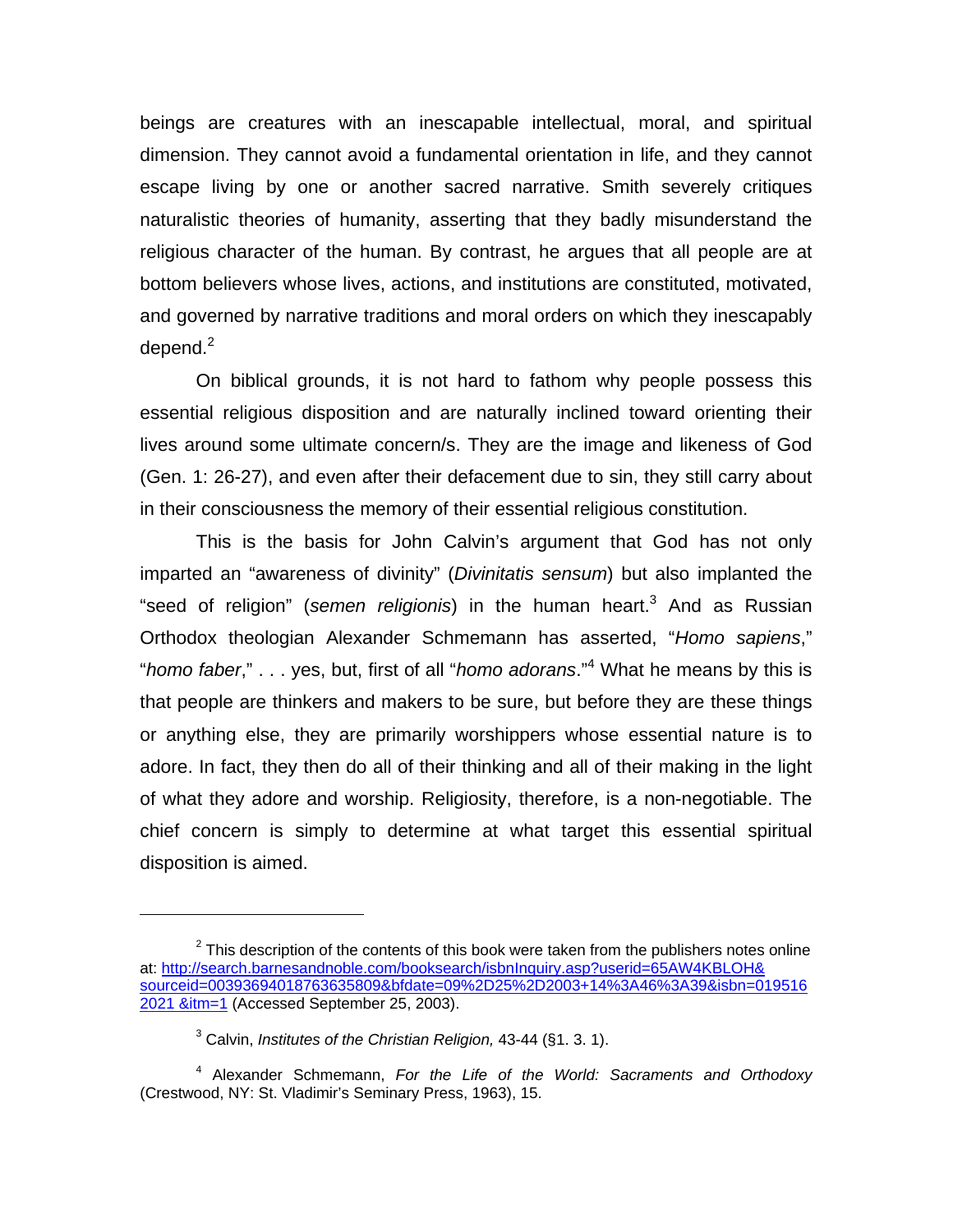At this point, worldviews as essentially religious realities enter the picture, especially in light of the way I have defined this concept in chapter 9 of my own book on the history of this concept. I suggest that the biblical teaching about the centrality of the "heart" in human life is a key to defining the notion of "worldview." Theologian Gordon Spykman states, "the *imago Dei* embraces our entire selfhood in all its variegated functions centered and unified in the heart." Similarly, Karl Barth affirms that "the heart is not merely *a* but *the* reality of man, both wholly of soul and wholly of body."<sup>[5](#page-2-0)</sup>

These theological claims about the heart as the core of the person are supported by the fact that the Scriptures in both the Old and New Testaments teach that it is the seat and source of the intellect, affections, will, and spirituality as the location where we think, feel, choose and worship. Proverbs 4: 23 and 27: 19 state respectively that "from the heart flow the springs of life," and that "the heart of man reflects man." Jesus stated in Matthew 6: 21 that what a person values most as one's treasure in life resides in the heart, and in Luke 6: 43-45 He adds that from it flow all our words and deeds, "for the mouth speaks out that which fills the heart." St. Paul prayed that "the eyes of the heart" would be enlightened so that believers might understand the magnitude of their callings in Christ (Eph. 1: 18). Thus, in the OT, for the Savior, and in the teaching of the Apostle Paul, the heart is the cornerstone of human existence.

On this basis it seems to me that life proceeds "kardioptically," out of a vision of the heart. And that's what I think a worldview is! It is a vision of the heart, a vision of God, the universe, our world and our selves rooted and grounded in the human heart. To say it in other words, the heart of the matter of worldview is that worldview is a matter of the heart with its deeply embedded ideas, its profound affections, its life-determining choices, and its essential religion. What first flows into the heart and shapes its essential content, eventually flows out of the heart as one's fundamental vision of reality,

<span id="page-2-0"></span><sup>5</sup> Gordon J. Spykman, *Reformational Theology: A New Paradigm for Doing Dogmatics* (Grand Rapids: Eerdmans, 1992), p. 227; Karl Barth, *Church Dogmatics*, trans. Harold Knight, J. K. S. Reid, R. H. Fuller (Edinburgh: T. & T. Clark, 1960), III/2, p. 436.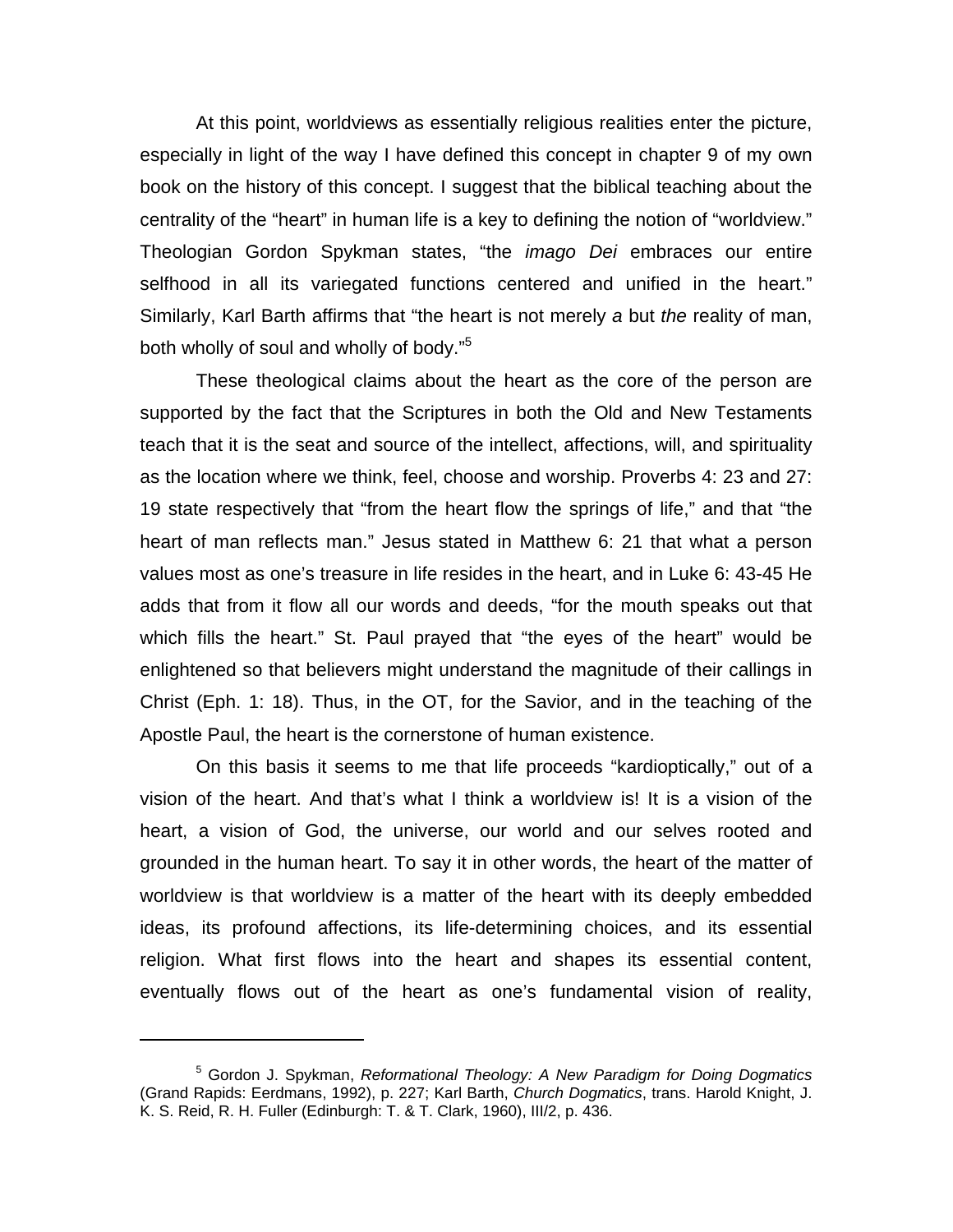constituting the "presuppositional basis of life."<sup>[6](#page-3-0)</sup> As heart-based, foundational, unifying, centers in human experience, it is no wonder, then, that people are so deeply attached to their convictions and traditions, to their customary ways of understanding and living in the world. It is no wonder that most people take them for granted, having never considered looking at the world in any other way. Worldviews, whether held consciously or unconsciously, are, indeed, religious constructs upon which people stake their very lives, and in some cases are the beliefs for which they are willing even to die.

There are of course a number of alternative, competing worldviews that adorn the 21<sup>st</sup> century cultural landscape. The differences between them, I believe, help explain the fierce clashes of civilizations and the culture wars that mark out time. More and more people are beginning to realize that the conflicts we are experiencing today at every level are actually conflicts between underlying worldviews.<sup>[7](#page-3-1)</sup>

How important, then, it is to have a working knowledge of these diverse visions of the human heart that are shaping private experience and public life. To know where people are coming from worldviewishly, and to understand the reasons why they think what they think, do what they do, promote what they promote, and live the way they live is absolutely indispensable for intelligent, skillful living in the world today. We need to become worldview savvy. As Os himself once said, "To think intelligently today is to think worldviewishly, to come to grips with the mosaic of meaning systems that make up modern thinking."

This task is absolutely indispensable especially for folks like you who have vital, life and world shaping positions of leadership in our government and political process. I can hardly think of another sphere of life and service where

<span id="page-3-0"></span> $6$  A felicitous expression I heard in a lecture by David Aikman at The Oxbridge Conference sponsored by the C. S. Lewis Foundation in the summer of 1998, celebrating the centennial of the birth of C. S. Lewis. Here is a definition of a presupposition based on its etymology: *pre-sub-ponere* = that which is posited (believed) underneath (taken for ganted) in advance (a priori).

<span id="page-3-1"></span><sup>7</sup> James H. Olthius, "On Worldviews," in *Stained Glass: Worldviews and Social Science*, ed. Paul Marshall, et. al., Christian Studies Today (Lanham, Maryland: University Press of America, 1989), p. 26.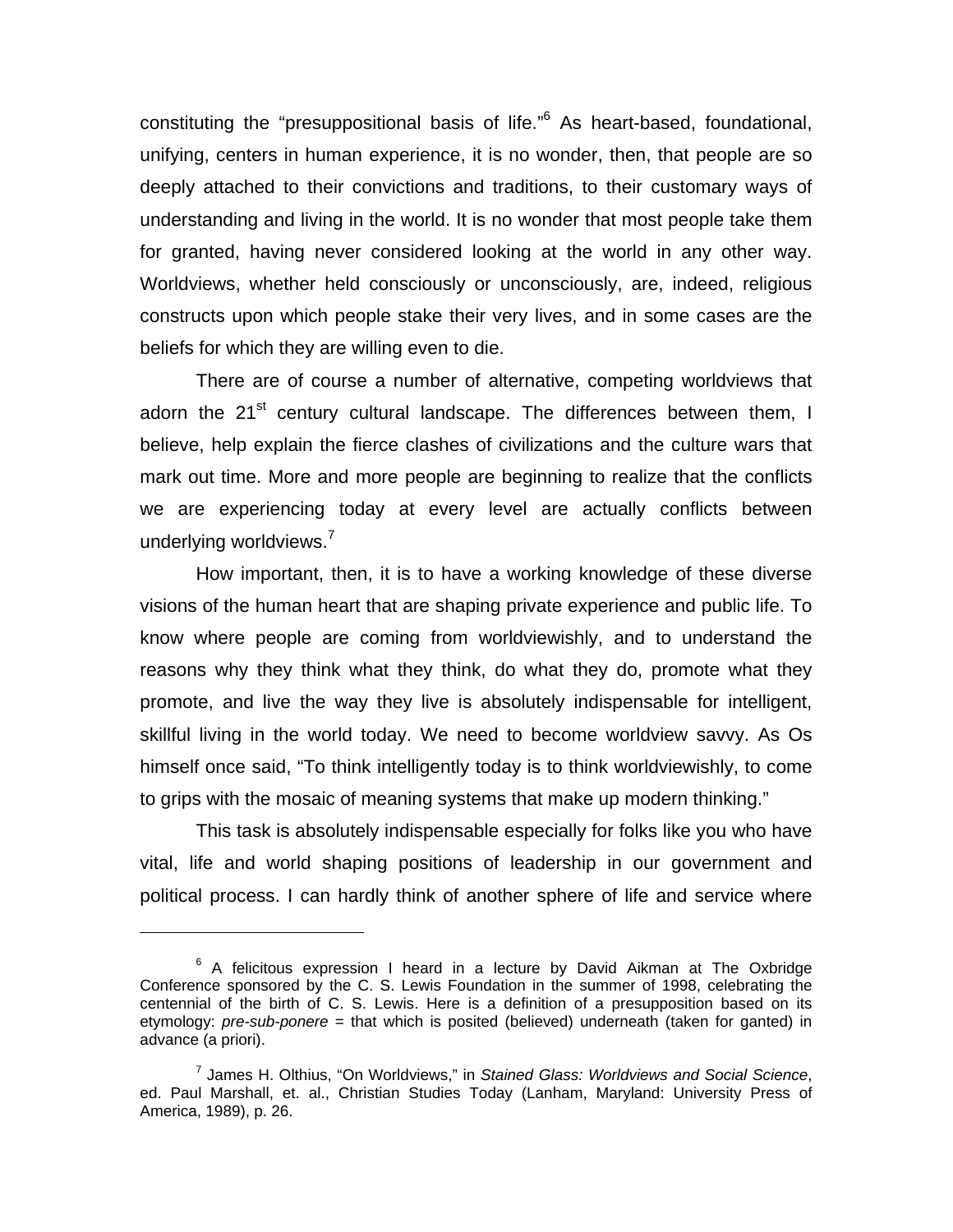worldview clarity, worldview wisdom, worldview shrewdness, could be more relevant or useful.

So, if we had world enough and time, we would do well to explore in some detail such basic concepts of life as theism, deism, naturalism, nihilism, atheistic and theistic existentialism, pantheism, panentheism, polytheism, new age mysticism, premodernism, modernism, and postmodernism. But since we don't have enough time or world to investigate all of these options, let me instead recommend a helpful book, and then offer a cameo description of our culture in a worldview context.

The book I recommend is the recently released fourth edition of James Sire's *The Universe Next Door: A Basic Worldview Catalog*, published by InterVarsity Press. With over a quarter million copies in print to date, this standard reference work has established itself as a premier textbook in the field. In it, Sire explains in reasonably clear prose many of the aforementioned belief systems and offers some cogent critiques of them as well. Its worldview maps clarify the bewildering terrain of contemporary culture, and provides a way of thinking that can illuminate the road ahead.

Now if we are going to understand our culture in a worldview context for the present and future, then we need a little historical perspective. For over a millennium and a half from the time of Christ to about the seventeenth century, the Christian faith provided the basis for the intellectual and spiritual unity of the West. The break up of this cultural consensus began initially in the Renaissance with the rebirth of Greco-Roman culture, and intensified in the Enlightenment with scientific revolution and the rise of deism that, with a boost from Darwinian evolution, soon gave way to an all-pervasive naturalism. For the past 150 to 200 years, Western thought and culture has been dominated more or less by this disenchanted world outlook, along with various consequences and responses.

If codified, naturalism as a worldview or underlying set of working assumptions would consist of these essentials: (1) That the physical cosmos is all there is; God does not exist; hence, naturalism is also atheism. (2) That the universe operates uniformly according to natural law in a closed, determined,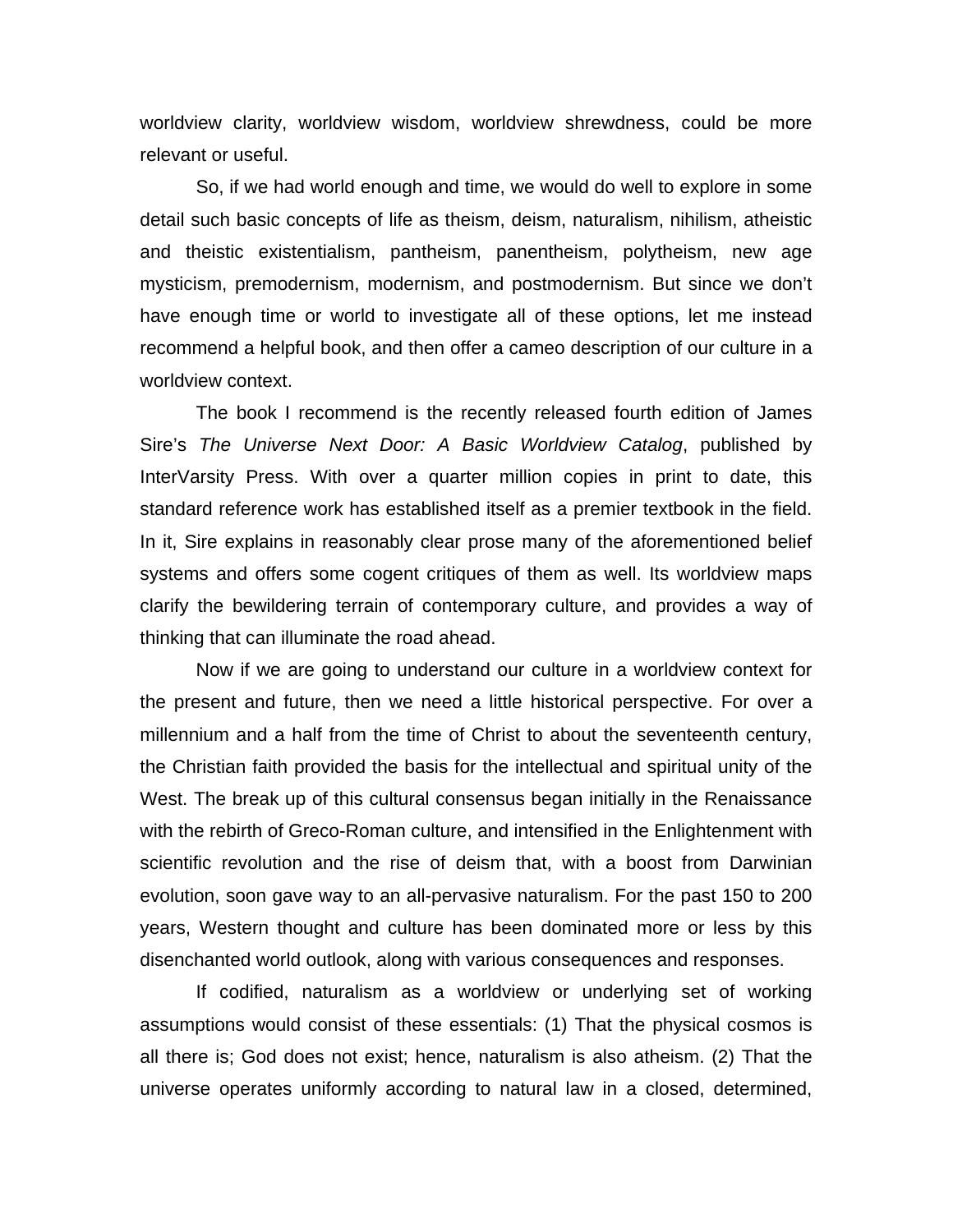cause-effect system. (3) That human beings have evolved accidentally from the lower primates and that mind and personality are exclusive functions of the biological organism. (4) That death is the extinction of the person. (5) That ethics are established entirely by human beings, are relative, situational, and subject to change. (6) That history is a linear, but purposeless process with an uncertain future. (7) That science is the omni-competent epistemology, and its technological offspring are the hope of the survival of the race. $8$ 

Richard Dawkins, who is the Charles Simonyi Professor of the Public Understanding of Science at Oxford University, is one of the most notable, contemporary proponents of naturalism, especially in its scientific, evolutionary form. If T. H. Huxley was formerly known as Darwin's bulldog, today Dawkins is regarded as his pit bull. Though he rebels against Darwinianism's moral implications, Dawkins great foundational scientific truth is that the universe and the life that it has unintentionally spawned are without any ultimate purpose. Human existence, along with everything else, must be regarded as one huge cosmic futility. The universe's utter indifference to human life is captured nicely in these brief lines from poet Stephen Crane:

A man said to the universe: "Sir, I exist." "However," replied the universe. "The fact has not created in me A sense of obligation."[9](#page-5-1)

 $\overline{a}$ 

In a recent collect of his own essays titled *A Devil's Chaplain* (Houghton Mifflin, 2003), Dawkins cites George Bernard Shaw's disturbing but honest response to this dreary atheistic evolutionary outlook which he records in his book, *Back to Methusaleh*: "When its [Darwinianism's] whole significance dawns on you, your heart sinks into a pile of sand within you. There is a hideous fatalism about it, a ghastly and damnable reduction of beauty and intelligence, of strength and purpose, of honor and aspiration."

<span id="page-5-1"></span><span id="page-5-0"></span><sup>8</sup> This list roughly follows James W. Sire's discussion of naturalism in *The Universe Next Door: A Basic Worldview* Catalog, 3rd ed (Downers Grove: InterVarsity Press, 1997), chp. 4.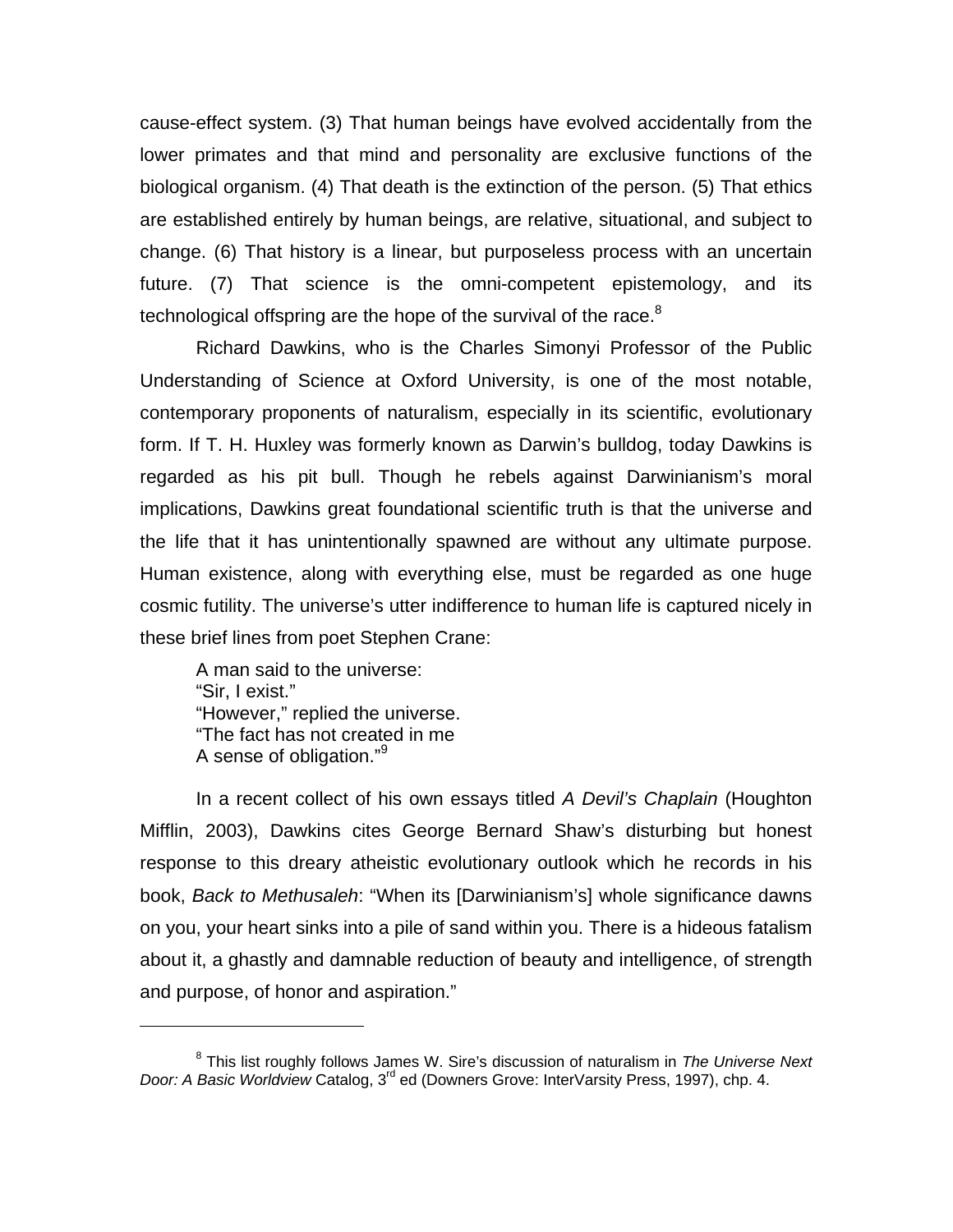Even more bone-chilling is Dawkins' citation of H. G. Wells who acknowledges the murderous implications of this philosophical viewpoint, as Wells summarizes it in his scientific utopian fantasy, *The New Republic*:

And how will the New Republic treat the inferior races? How will it deal with the black? … the yellow man? … the Jew? … those swarms of black and brown, and dirty-white, and yellow people, who do not come into the new needs of efficiency? Well, the world is a world, and not a charitable institution, and I take it they will have to go…. And the ethical system of these men of the New Republic … will be shaped primarily to favor the procreation of what is fine and efficient and beautiful in humanity beautiful and strong bodies, clear and powerful minds…. And the method that nature has followed hitherto in shaping the world, whereby weakness was prevented from propagating weakness … is death…. The men of the New Republic  $\ldots$  will have an ideal that will make the killing worthwhile.<sup>[10](#page-6-0)</sup>

The nihilistic spirit of despair that flows naturally from naturalism of which Shaw speaks has settled on contemporary life like a musty blanket, engendering all kinds of frenzied activity to find some semblance of meaning in the chaos. Wells's articulation of the genocidal implications of naturalism have manifested themselves repeatedly in recent tyrannical regimes, making the twentieth century the bloodiest century in the history of the human race. More people have been killed in the name of various modern atheistic ideologies than in all of the religious wars combined. Such is the unspeakable legacy of this lethal worldview.

Now it is true that most people in the US and elsewhere are theists of one sort or another, and would forswear this *metaphysical* naturalism and its implications. Most Gallup polls indicate that approximately 95% of the population believes in God or a universal spirit of some kind. How, then, can we account, for the essential take over of a naturalistic worldview in public life? While there are several factors to consider, one clue is found in the domain of the university.

The fact of the matter is that the most influential intellectuals in America and globally are genuine naturalists, and naturalism itself as a worldview constitutes the unquestioned paradigm of the major universities of the world.

 <sup>9</sup> Quoted in Sire, *The Universe Next Door*, p. 13.

<span id="page-6-0"></span><sup>10</sup> Cited in Stephen M. Barr, "The Devil's Chaplain Confounded," *First Things* (August-September 2004), pp. 25-26.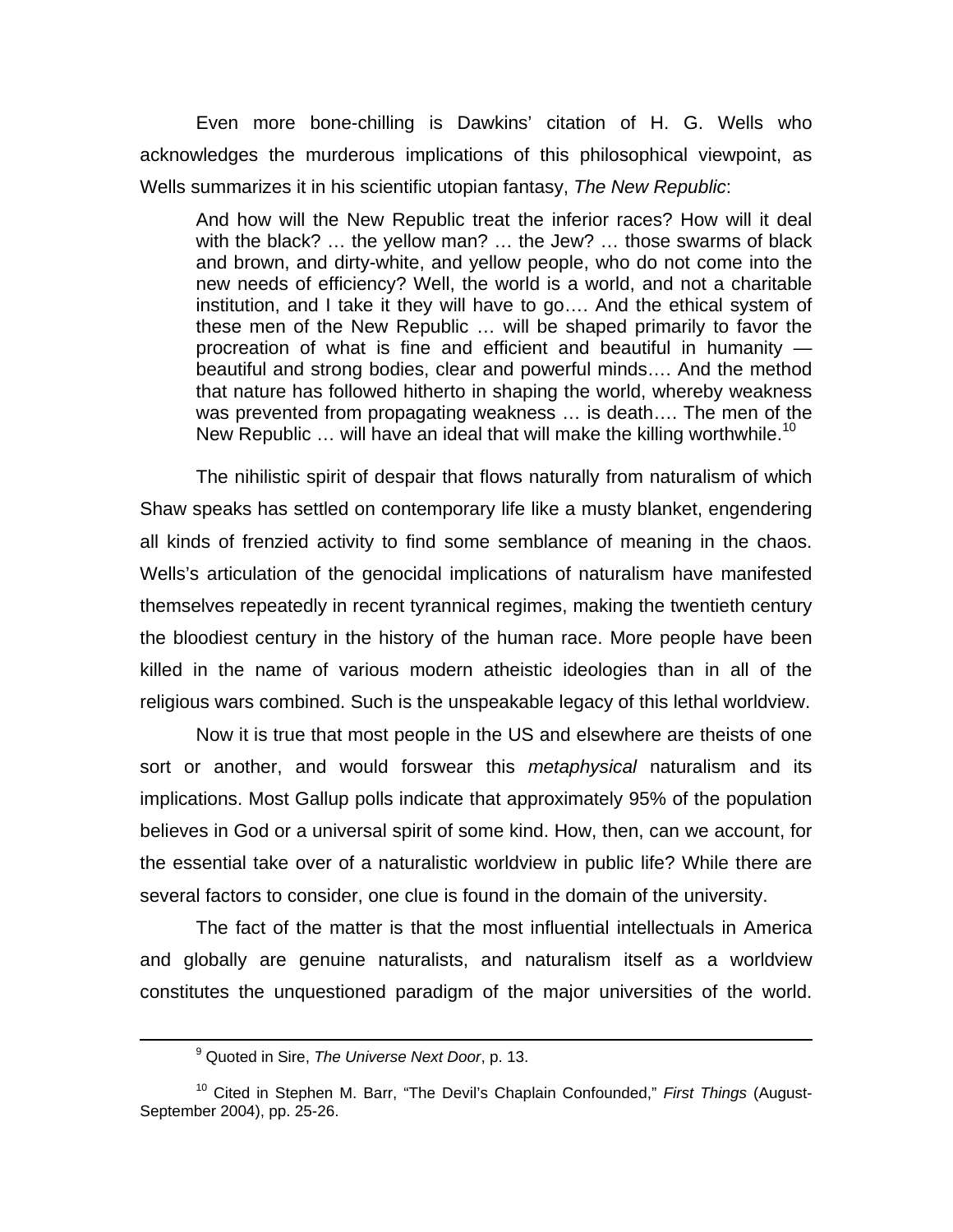Universities as significant, culture shaping institutions are responsible at least in part for the naturalization of our culture. As Philip E. Johnson explains, "The agnostics rule America, quite regardless of the popular piety to which politicians pay lip service, because their metaphysics (i.e., scientific naturalism) rules the universities, and the universities control the social definition of knowledge."<sup>[11](#page-7-0)</sup>

To the extent, then, that university trained leaders in business, education, law, science, the arts, and politics are trained in their areas of specialization on the basis of naturalistic assumptions, then through their influence, naturalism has come dominate just about every major aspect of public life and popular culture. As a result, it has generated what we typically refer to as a thoroughly secular society shorn clean of any substantial divine influence. Except in the fringes of private life where institutionalized and personal religion flourishes, God is dead and remains dead in the public square.

The pursuit of daily life on the basis of ideas taken solely from this world to the exclusion of the influence of God and His Word is the essence of this secular mindset. Some secularists may be thoroughgoing naturalists who deny God's existence altogether. But curiously enough, other secularists may be contemporary deists who do believe in God at least as the transcendent Creator, but don't think He is involved immanently in history or human affairs.

Even more ironically, some secularists are Christians who unfortunately compartmentalize their religion and keep God pietistically sequestered in the private, spiritual spheres of their lives far from public influence. It is quite common for many serious believers, often times at the encouragement of their own churches, to divide their lives into sacred and secular domains and to live bifocally. As Will Herberg wrote in his book *Protestant-Catholic-Jew*, "…the secularism that permeates the American consciousness is to be found within the churches themselves and is expressed through men and women who are sincerely devoted to religion."<sup>[12](#page-7-1)</sup>

<span id="page-7-1"></span><span id="page-7-0"></span><sup>11</sup> Philip E. Johnson, *Objections Sustained: Subversive Essays on Evolution, Law, & Culture* (Downers Grove, IL: InterVarsity Press, 1998), p. 115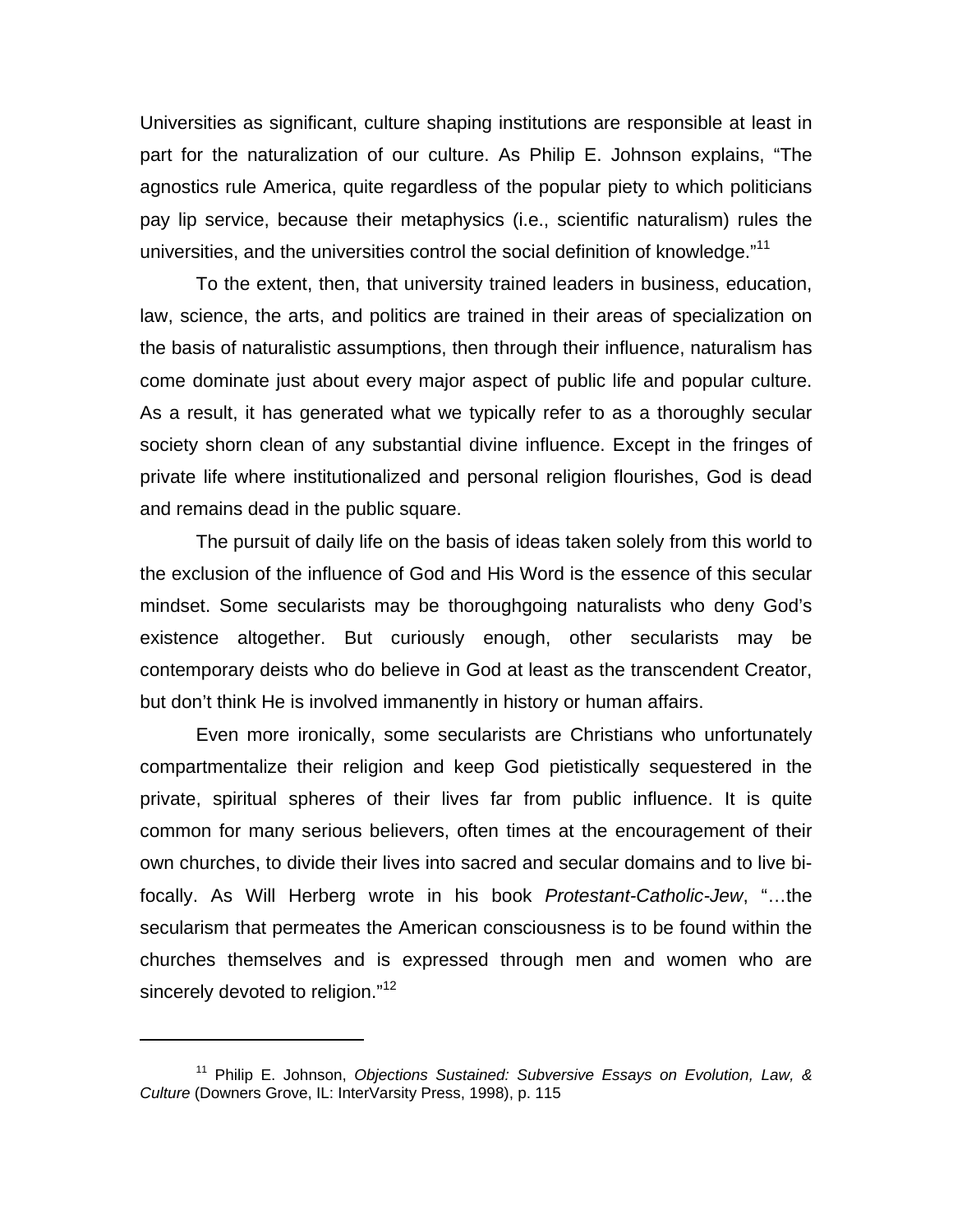In a culture that excludes religion and in a religion that excludes culture, many Christians today tacitly assume the legitimacy of such a dualistic lifestyle. Though they believe, enthusiastically so, nonetheless, they function as practical atheists in the bulk of their lives. Despite their rejection of *metaphysical* naturalism and their genuine commitment to Christian theism, nonetheless they live as *methodological* naturalists.

Consequently, in our culture, a wall of separation has grown up, not only between God and government, but also between God and education, God and science, God and technology, God and law, God and business, God and economics, God and the arts, God and entertainment, God and athletics, and between God and the real business of every day life. These and other areas of public culture are devoid of theistic influence, but instead are characterized by an all-encompassing and increasing humanism, relativism, pragmatism, hedonism, eroticism, materialism, paganism, and so on with frightening results.

The resulting breakdown of marriage and family, the desecration of the environment, pornography, drug and substance abuse, sexual immorality, the devaluing of human life, the increase of crime and violence, psychological disturbances, destructive habits and addictions, cultural infighting, the rise of bureaucracy, the loss of respect for tradition, political malfeasance, corporate corruption, educational decline, ecclesiastical scandal and so on all suggest a culture in crisis.

Perhaps it is even a culture under judgment. While historians have used spatial and organic metaphors in evaluating the course of civilizations (risedecline-fall or born-growing-decaying-dying), it is interesting to note that the Bible employs the theological concepts of idolatry and judgment as a framework for ascertaining the condition of a culture and its future. It depicts them as either humbly submissive or arrogantly rebellious toward God and His commandments. The former brings life, blessing and a hopeful future. The latter results in cursing, death and an impending judgment. American idolatry makes it a suitable

 <sup>12</sup> Will Herberg, *Protestant-Catholic-Jew*, rev. ed. (Garden City, New York: Doubleday Anchor, 1960), p. 271, quoted in Schlossberg, *Idols for Destruction*, p. 273.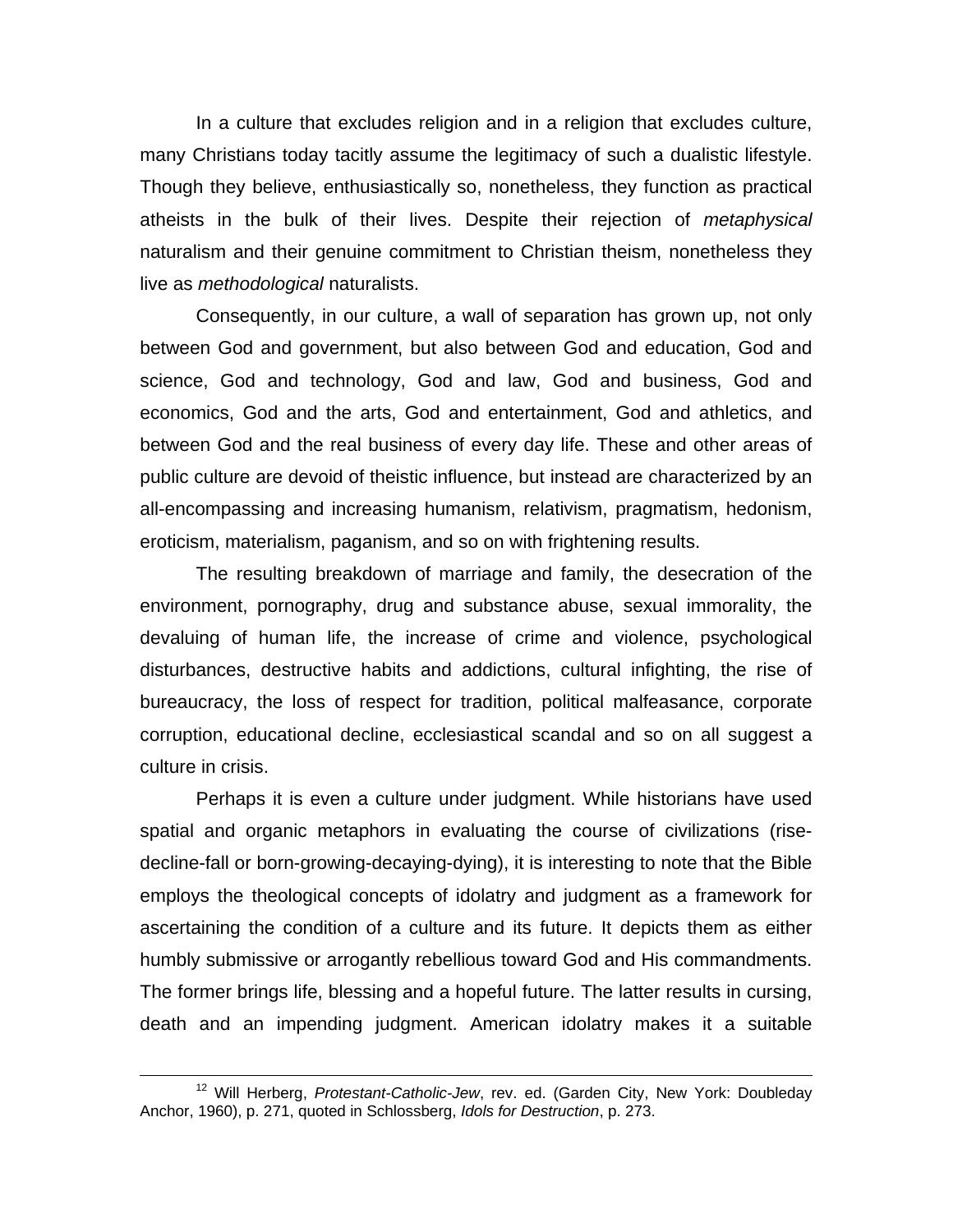candidate for a day of reckoning. As the prophet Hosea stated long ago, "With their silver and gold they made idols for their own destruction" (Hosea 8: 4 RSV).

There have been several responses to our culture's critical condition. Postmodernists have replied with a stringent, deconstructionist critique of modern scientific, economic and technological culture. Others have turned for solace to new age spirituality, mysticism, and even the occult. Radical Islamic terrorists, as we have already seen, have sought to stop the spread of the influence of liberal secular culture by attempting to impose the rule of Allah on infidels through jihad. The first of these responses has terminated in pessimism, $13$  the second in irrationalism, and the third in calloused violence.

There is the need for a fourth way. And there is a fourth way, and this is it. Out of obedience to the call of the gospel and in the light of this current crisis of culture, devoted followers of Jesus Christ, recognizing their biblical responsibility and the current need, ought to be motivated to develop a substantive and powerful Christian mind and to figure out appropriate, God-honoring ways of speaking historic Christianity into contemporary culture. They ought to be about the business of being transformed by Scripture in the spirit of their minds, and learning how to be salt and light in a wise and skillful way on behalf of the kingdom of the God in the context of their daily callings in life. They ought to be in serious pursuit of cultivating a biblical worldview as the vision of their hearts whereby they seek to image God effectively in all aspects of life under the Lordship of Christ.

What kind of mind is a Christian mind that can speak effectively to and be lived out faithfully in our culture? Here are several defining traits.

*First, a Christian mind is a theological mind*. Its focus is on the Trinitarian God — Father, Son, and Holy Spirit — who is the Creator, Judge, and redeemer of the world. He is sovereign over all aspects of reality, life, thought and culture and is the ultimate reference point and basic principle of explanation for all the

<span id="page-9-0"></span><sup>&</sup>lt;sup>13</sup> Radical NT scholar John Dominic Crossan has described the postmodern condition in these despairing terms. "There is no lighthouse keeper. There is no lighthouse. There is no dry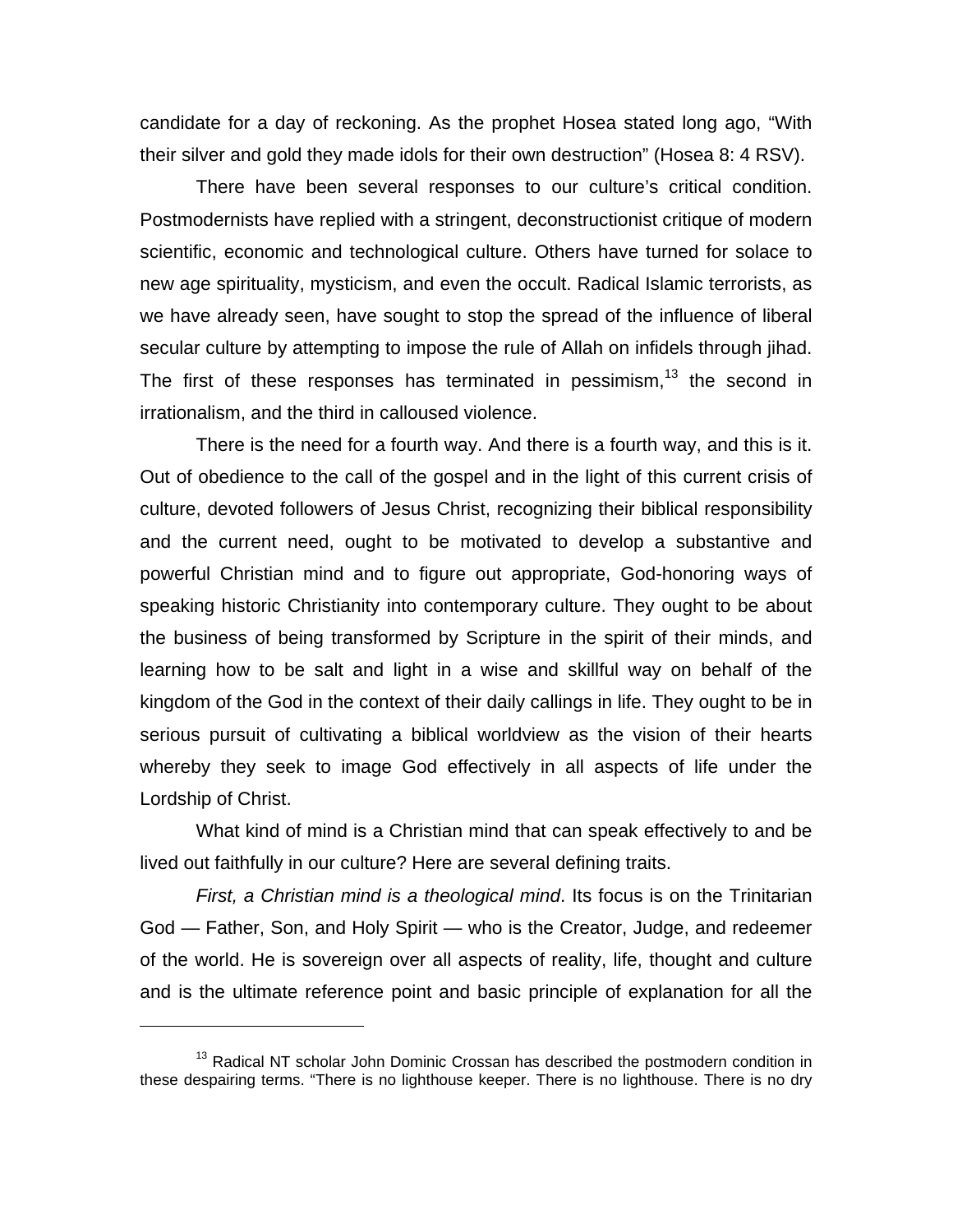particulars in heaven and on earth. God makes the world make sense, and knowing Him is the basis for knowing everything else, recognizing that all things exist for His glory and worship and also for our good.

*Second, a Christian mind is a biblical mind*. It is drenched in the content of the metanarrative of Scripture and its plot-forming themes of creation, the fall humanity into sin, the incarnation of Jesus Christ, the kingdom of God in its redemptive focus, the church and her sacraments, the second advent, and the new heavens and the new earth. A Christian mind inhabits this story and this story inhabits a Christian mind. It is the interpretive framework by which believers understand the world, know their place, and make their way within it.

*Third, a Christian mind is a humanist mind*. It is concerned not only about God but also about people. It refuses to view others in utilitarian terms on the basis of what they do or produce. Rather it sees them on the basis of who and what they are. After all, people are the image and likeness of God; they are crowned with glory and majesty; they are fearfully and wonderfully made. Christ's incarnation unmistakably confirms the worth and dignity of the whole person body, soul and spirit — and calls Christians to love others even as they love themselves.

*Fourth, a Christian mind is a moral mind*. It acknowledges an objective moral order in the universe anchored in God's own character of love and justice which is made known through natural and special revelation. It is knowledgeable of and obedient to this divinely ordained moral code, and is also concerned with the cultivation of virtue and the shunning of vice. It abhors hypocrisy in itself and others, and is sensitive to matters of good and evil upon which human well being and the course of history depends.

*Fifth, a Christian mind is a selfless, serving, sacrificial mind*. Paul's words from Philippians 2: 3-5 suffice here. "Do nothing from selfishness or empty conceit, but with humility of mind let each of your regard one another as more important than himself; do not merely look out for your own personal interests but

land. There are only people living on rafts made from their own imaginations. And there is the sea." See his *The Dark Interval: Toward a Theology of Story* (Niles, IL: Argus, 1975), p. 44.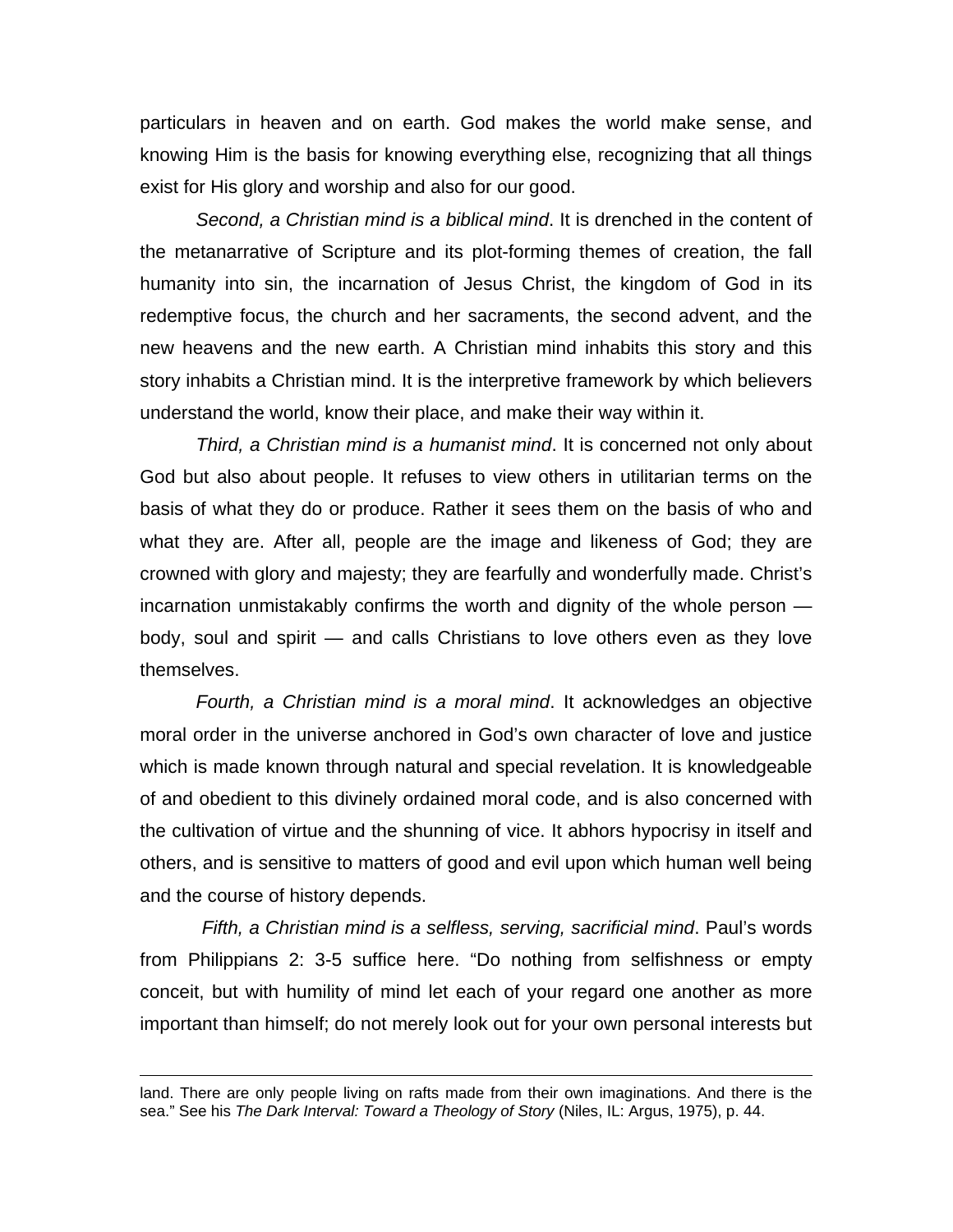for the interests of others. Have *this mind* in you which was also in Christ Jesus…" (Phil. 2: 3-5a).

*Sixth, a Christian mind is an aesthetic mind*. It recognizes that God is not only true and good, but also beautiful, and thus is concerned about beauty and the arts. A Christian mind recognizes the manifestations of God's beauty in the tints, textures, tones, tastes, and touches in the world He created. It teaches that as His image and likeness, believers have the capacity to create something beautiful and to take great delight in it (Abraham Kuyper).

*Seventh and finally, a Christian mind is a joyful mind*. It ought to be characterized a deep, sustained experience of spiritual gladness! This is the will of Christ for His disciples: "These things I have spoken to you, that My joy may be in you, and that your joy may be made full (John 15:11). It is a mind afire with faith, hope, and love that comes from knowing, loving, trusting, and serving the Creator and Redeemer of the universe. It is a joy that results from having a growing, rich, fruitful Christian mind!

Our decisive moment in history calls for the rigorous development of this kind of a Christian mind — a theological, biblical, humanist, moral, selfless, serving, sacrificial, aesthetic, and joyful Christian mind. A Christian mind is finely attuned and richly responsible. It knows how to pay attention, and it knows what to do. A CS Lewis points out, the gospels teach that Jesus wants the heart of a child, but the head of a grown up! In evil be babes, but in your thinking be mature, said St. Paul (1 Cor. 14: 20).

A first step may be to repent for failing to fulfill this biblical mandate previously. A second will be to make a commitment to undertake this task vigorously. Such an obedient commitment honors God, blesses you, edifies the Church, and has a renewing effect in the world.

Like faith and religion itself, everyone has a mind. As a matter of fact, every mind is a function of one's religion and faith. So, again, the only real question is what kind of faith and what kind of religion and what mind do you have and are you going to have?